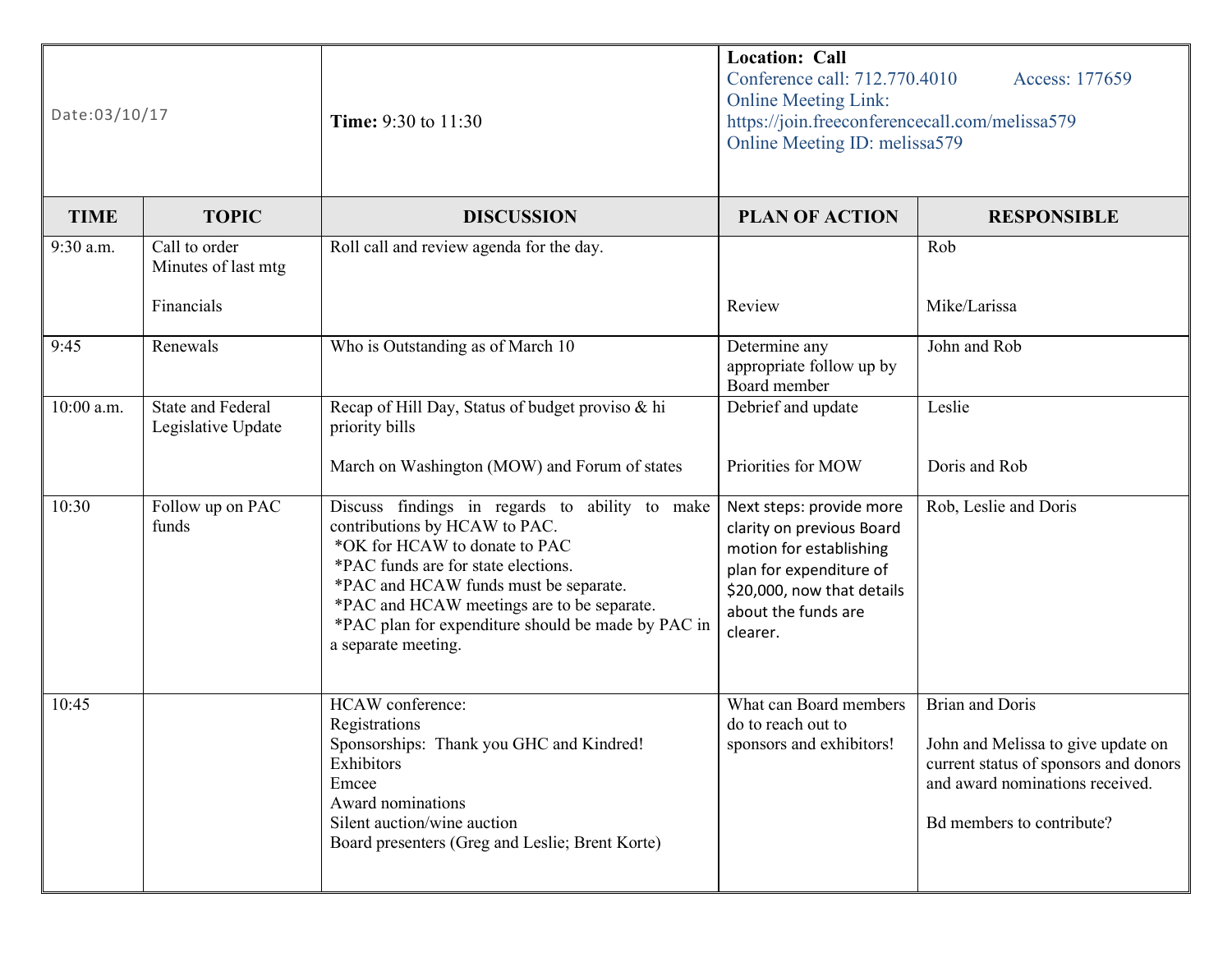|       |                                                                            | Other:<br>Leading Age Conference<br>Aging Services Conference<br>Rural Healthcare Conference (Done) | Coordinate efforts of the<br>Leading Age and Aging<br>Services presentations<br>Conference report | Doris/Sam |
|-------|----------------------------------------------------------------------------|-----------------------------------------------------------------------------------------------------|---------------------------------------------------------------------------------------------------|-----------|
| 11:15 | HCAW memberships<br>to previous Board<br>members who are fully<br>retired. | Pros and Cons; who would be included?                                                               |                                                                                                   | Doris     |
| 11:30 | <b>Adjourn</b>                                                             |                                                                                                     |                                                                                                   | Rob       |
|       |                                                                            |                                                                                                     |                                                                                                   |           |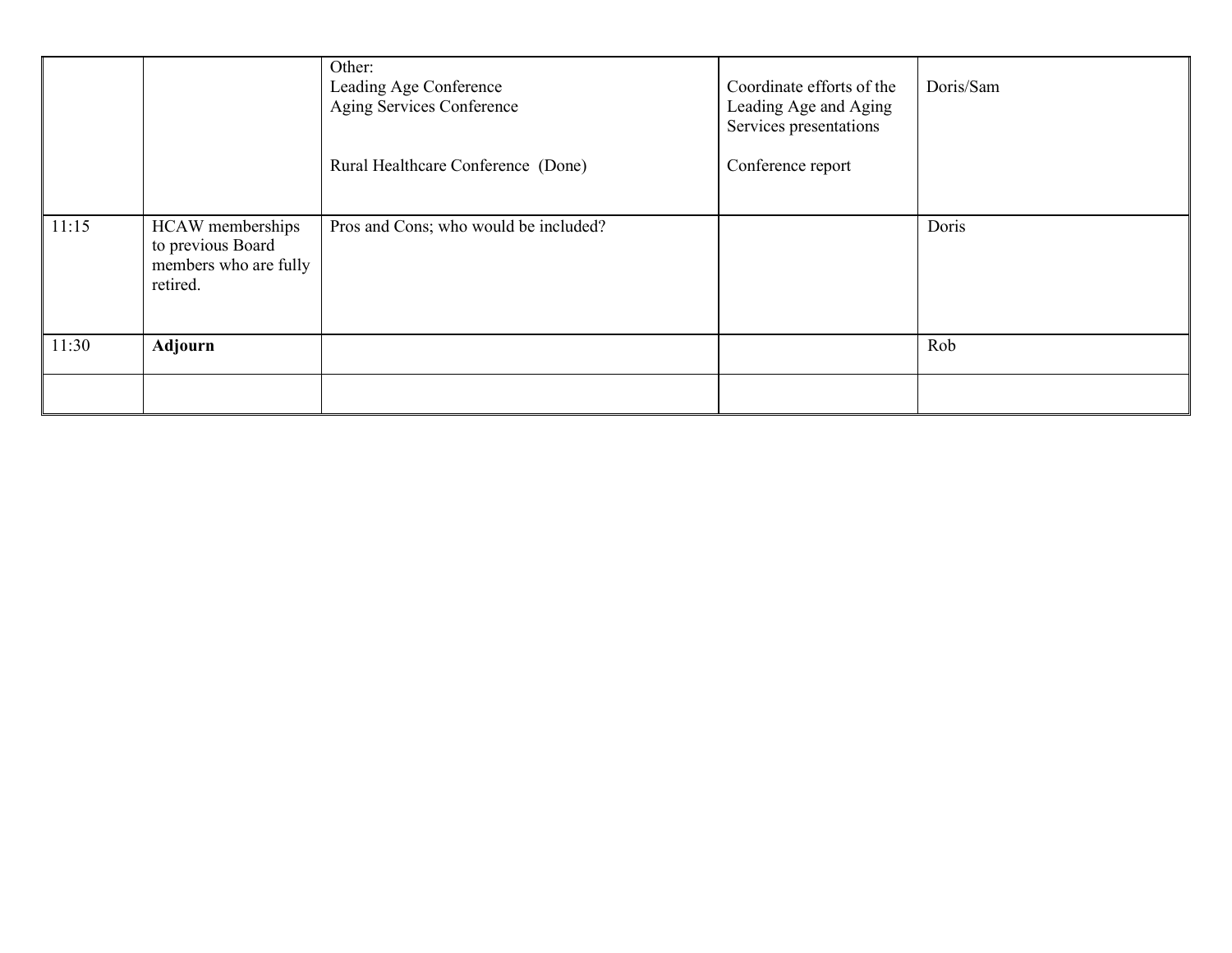# **HCAW March 2017 Legislative Update**

Prepared by Leslie Emerick

### **Legislative Overview**

We are now about halfway through the 2017 Legislative Session. March 8 is the cut-off to vote on bills from their house of origin. During the next phase of the session, starting on March 9th, they will resume committee hearings so that bills passed to the Senate from the House of Representatives and vis versa will get another public hearing. After that, they will vote on those bills, including any amendments we might suggest before they go back to the house of origin. The bills that pass both houses will be submitted to the governor to be signed into law.

The budget discussions have been going on behind the scenes and both houses have submitted a plan for funding education, but as expected are far apart on funding it! The state's tax revenue forecast will be coming out soon and negotiations will begin in earnest….



#### **In-Home Services Day on February 21, 2017**

We had another successful In-Home Services Day with 36 attendees, of which 13 were from EvergreenHealth! We had a good mixture of hospice, home health and home care agencies. About half of the attendees were new to legislative day. I asked the more experienced attendees to help the newbies in meetings and tried to make sure there was a good mix of new and experienced from all three associations. We met with around 60 legislators from across the state. I have attached our "song sheet" for the day. We do an hour-long training and orientation in the morning so attendees feel comfortable discussions the subject matter. We did a role playing this year to demonstrate what a typical meeting looks like with Greg Pang of Community Home Health and Hospice being "Senator Pang" for the meeting!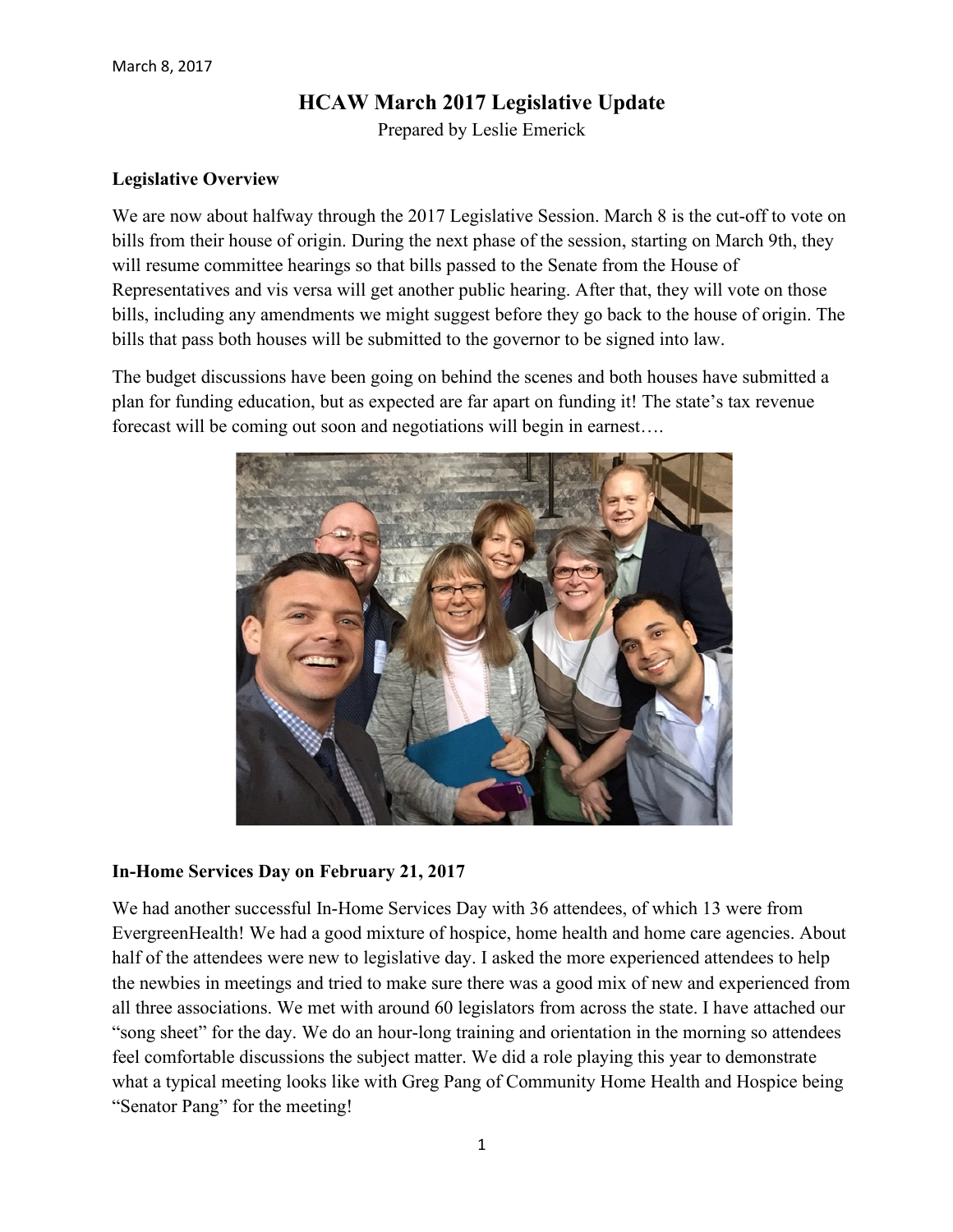#### March 8, 2017

We took a strong stand against [SB 5433 Death with dignity decisions,](http://app.leg.wa.gov/billsummary?BillNumber=5433&Year=2017) sponsored by Senator Miloscia this year. The bill revises the state death with dignity act to require an attending physician to inform the patient of feasible alternatives, including the treatment for the purpose of cure and the treatment for the purpose of extending the patient's life, to ensure that the patient is making an informed decision. We are officially neutral on the death with dignity act, but 81% of Death w/Dignity patients are on hospice. State and federal hospice regulations require that a patient must agree not to pursue curative or life prolonging treatments. This bill would mandate a physician to counsel a patient "that treatment for the purpose of cure and extending a patient's life" is still possible, even if they are in hospice. On Tuesday SB 5433 passed out of the Senate with a 26 yea and 23 nay vote. There was passionate discussion about the issue in the Senate. I will work to stop the bill in the House where it died two years ago.

#### **Home Health Report Budget Proviso**

At our In-Home Services Day, Greg Pang of Community Home Health and Hospice and other hill day attendees met with Senator Ann Rivers and discussed getting a proviso in the Senate budget to implement the plan in the Health Care Authorities Home Health Report to the Legislature. Here is the draft proviso that we worked on with Senate Budget committee staff.

(xx) Within the amounts appropriated within this section, the authority shall implement the plan to show how improved access to home health nursing reduces potentially preventable readmissions, increases access to care, reduces hospital length of stay, and prevents overall hospital admissions for clients receiving private duty nursing, medically intensive care, or home health benefits as described in their report to the legislature dated December 15, 2016 entitled home health nursing. The authority shall report to the governor and appropriate committees of the legislature by December 31, 2017, information regarding the effect of the ten dollar rate increases for on access to skilled nursing care delivered via private duty nursing or home health nursing, and how that access the rate changes impacted reduced the utilization and cost of emergency room visits, reduced the length of stay for initial hospital admissions, and reduced utilization and costs of preventable hospital readmissions. The report will quantify potential cost saving opportunities that may exist through improved access to private duty and home health nursing statewide.

#### **Department of Health**

#### **In-Home Services Rules**

The next step in the rule updating process is to take the final version of the revised rules and file a CR-102. The CR-102 will announce a formal public hearing date whereby interested parties can attend and submit official comments and or testify regarding the proposed new rules. After the public hearing, the department will formally respond to any comments or testimony. A CR-103 will be filed shortly afterwards to announce that the rules are now effective. Looking forward, the effective date of the new rules should be around early summer 2017.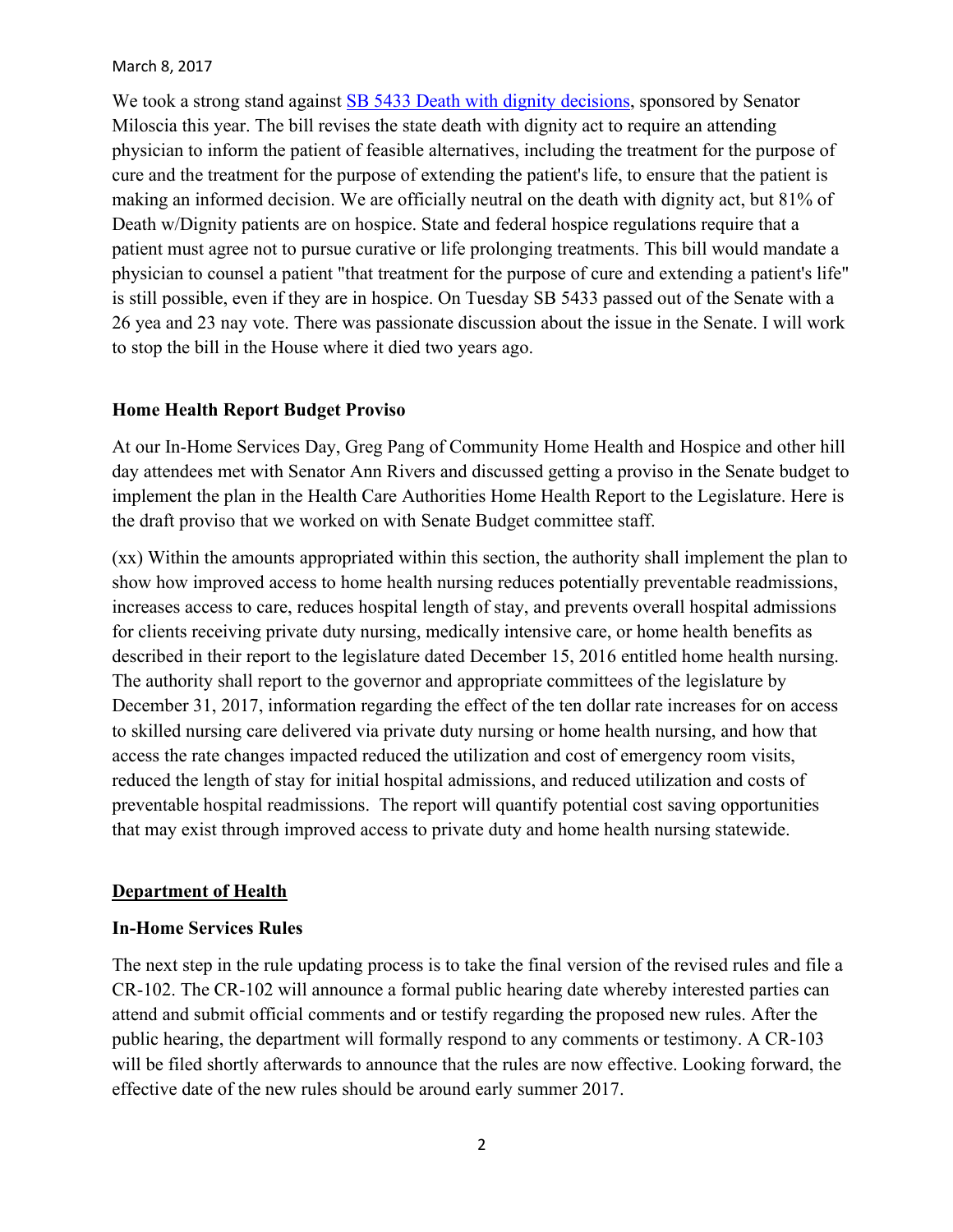#### March 8, 2017

## **Department of Health Hospice CON**

The last Hospice CON stakeholder workgroup meeting is on January  $10<sup>th</sup>$  in Tumwater. The department is trying to move to the CR 102 phase of the process and I believe that we will see a draft document in the near future.

## **Health Care Authority**

### **Pediatric Concurrent Care Rules Pending**

I have been contacted Charissa Fontinos at the Health Care Authority on the Concurrent Care for Pediatrics Rulemaking about our concerns that were delineated at the public hearing on November 8th in Olympia, and the next draft rule language will come out next week.

### **DSHS**

DSHS is proposing to amend chapter 388-106 WAC "Long-Term Care Services" and other related rules as may be required related to Private Duty Nursing. The goal is to clarify the definition for nurse services intervention, define the scope of services to be authorized, and explain the necessity for documentation to support the required services.

### **WA State Telemedicine Collaborative**

I attended the February meeting of the telemedicine collaborative in Olympia. There is legislation this session that expands the definition. **SB 5436 Expanding patient access to health services through telemedicine by further defining where a patient may receive the service.** The list of sites where a patient may receive health care services through telemedicine is modified to allow a patient to access care from home or any location determined by the individual receiving the service. This will be helpful for palliative care provided through telemedicine.

### **Dementia Collaborative Workgroup**

The Dementia Coalition is still developing a plan to implement the state Alzheimer's Plan using existing financial resources. They are aware of palliative care and hospice issues and it's a high priority to include in the implementation plan. The next meeting is coming up on March  $9<sup>th</sup>$  at the Aging and Long-Term Support Administration headquarters, Lacey, WA.

### **DOH Rural Health Palliative Care Committee**

Here is some interesting information from their latest call: [http://healthaffairs.org/blog/2017/01/30/how-states-can-expand-access-to-palliative](http://healthaffairs.org/blog/2017/01/30/how-states-can-expand-access-to-palliative-care/?utm_source=Palliative+Pulse%2C+February+2017&utm_campaign=PiP-February+2017&utm_medium=email)[care/?utm\\_source=Palliative+Pulse%2C+February+2017&utm\\_campaign=PiP-](http://healthaffairs.org/blog/2017/01/30/how-states-can-expand-access-to-palliative-care/?utm_source=Palliative+Pulse%2C+February+2017&utm_campaign=PiP-February+2017&utm_medium=email)[February+2017&utm\\_medium=email](http://healthaffairs.org/blog/2017/01/30/how-states-can-expand-access-to-palliative-care/?utm_source=Palliative+Pulse%2C+February+2017&utm_campaign=PiP-February+2017&utm_medium=email)

Stratis Health and Jefferson Healthcare in Port Townsend: <http://www.stratishealth.org/expertise/longterm/palliative.html>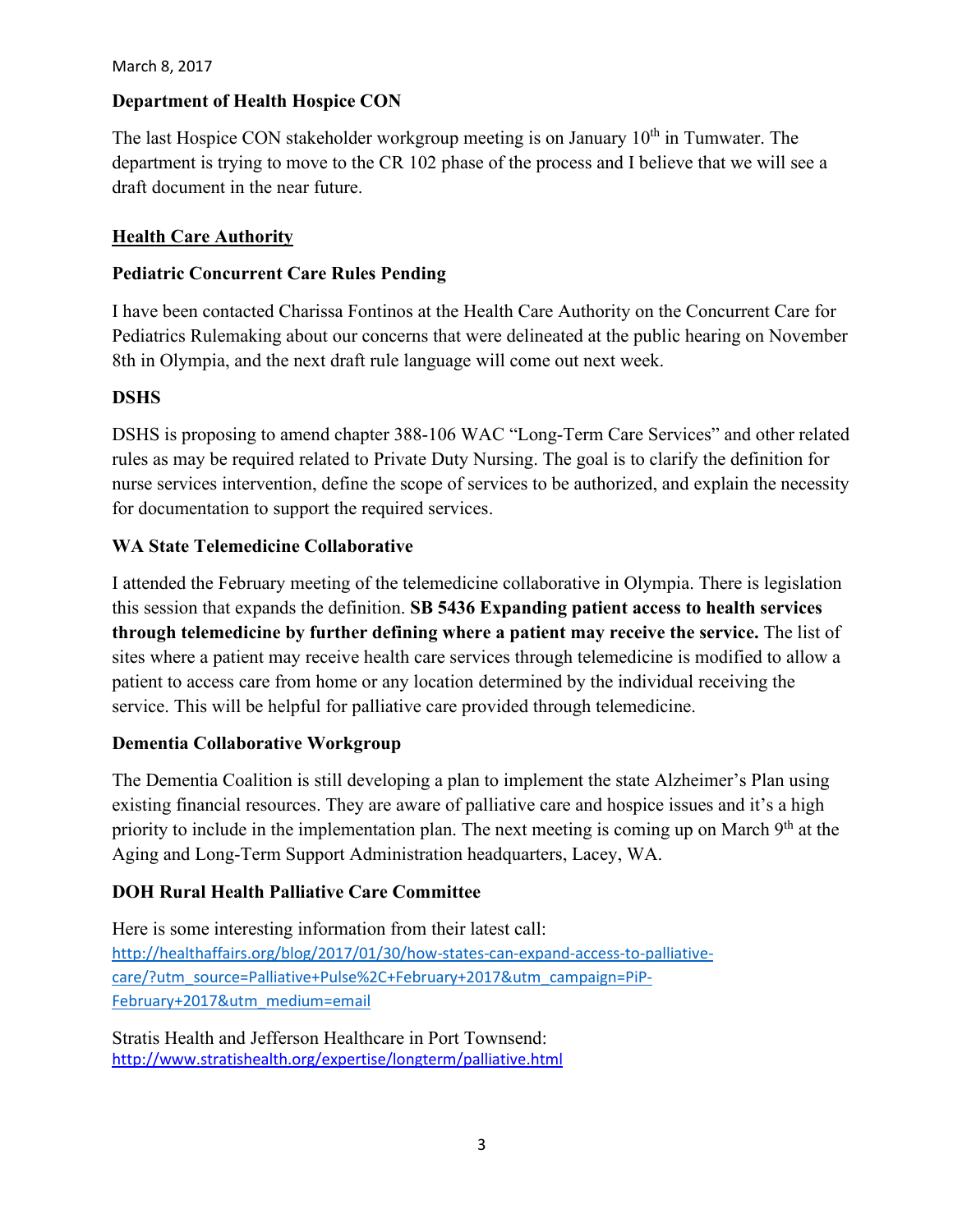**Face-to-Face Physician Encounter/Physician Certification:** The Centers for Medicare and Medicaid Services (CMS) requires a Medicare beneficiary to see a physician for a face-to-face encounter to qualify for the home health benefit. CMS then relies solely on the documentation from the encounter to determine a beneficiary's eligibility for the home health services benefit. However, this record does not necessarily tell the patient's entire story, leading to claims being wrongly denied.

This legislation would:

- Direct CMS to review the complete patient record including the Home Health Agency's documentation when Medicare coverage eligibility
- Allow CMS to resolve a backlog of claims appeals through a negotiated settlement rather than costly hearings before Administrative Law Judges

**Non-physician Practitioner Certification Authority**: Nurse Practitioners (NPs) and Physician Assistants (PAs) are often the primary care practitioners for Medicare patients. NPs and PAs are authorized to certify Medicare beneficiary eligibility for Medicare coverage of a number of health services, including the skilled nursing facility services and durable Medical equipment benefits. However, these highly skilled clinicians are not authorized to certify a patient's eligibility for Medicare home health services even in states where they can fully order home health care. With the Medicare restriction, NPs and PAs must "hand-off" their patients to physicians in order to get the necessary Medicare certification.

This legislation would:

• Allow Non-Physician Practitioners to certify a patient's eligibility for the Medicare home health benefit and authorize them to establish, sign and date the plan of care where permitted under state law. PCR:

**Pre-claim Review (PCR) demonstration program:** CMS instituted a highly costly and burdensome process in August, 2016 that requires home health agencies in certain states to submit all claims for preclaim review prior to submitting a payment claim. If an HHA fails to submit the matter for pre-claim review, the payment claim is automatically rejected and the payment rate is reduced by 25% on any claim later approved through an appeal. The Illinois phase of the project began n August 2016 and has demonstrated that any compliance concerns are limited to paperwork and documentation matters that are correctable. Alternative, much less costly and burdensome measures are readily available to address these paperwork issues.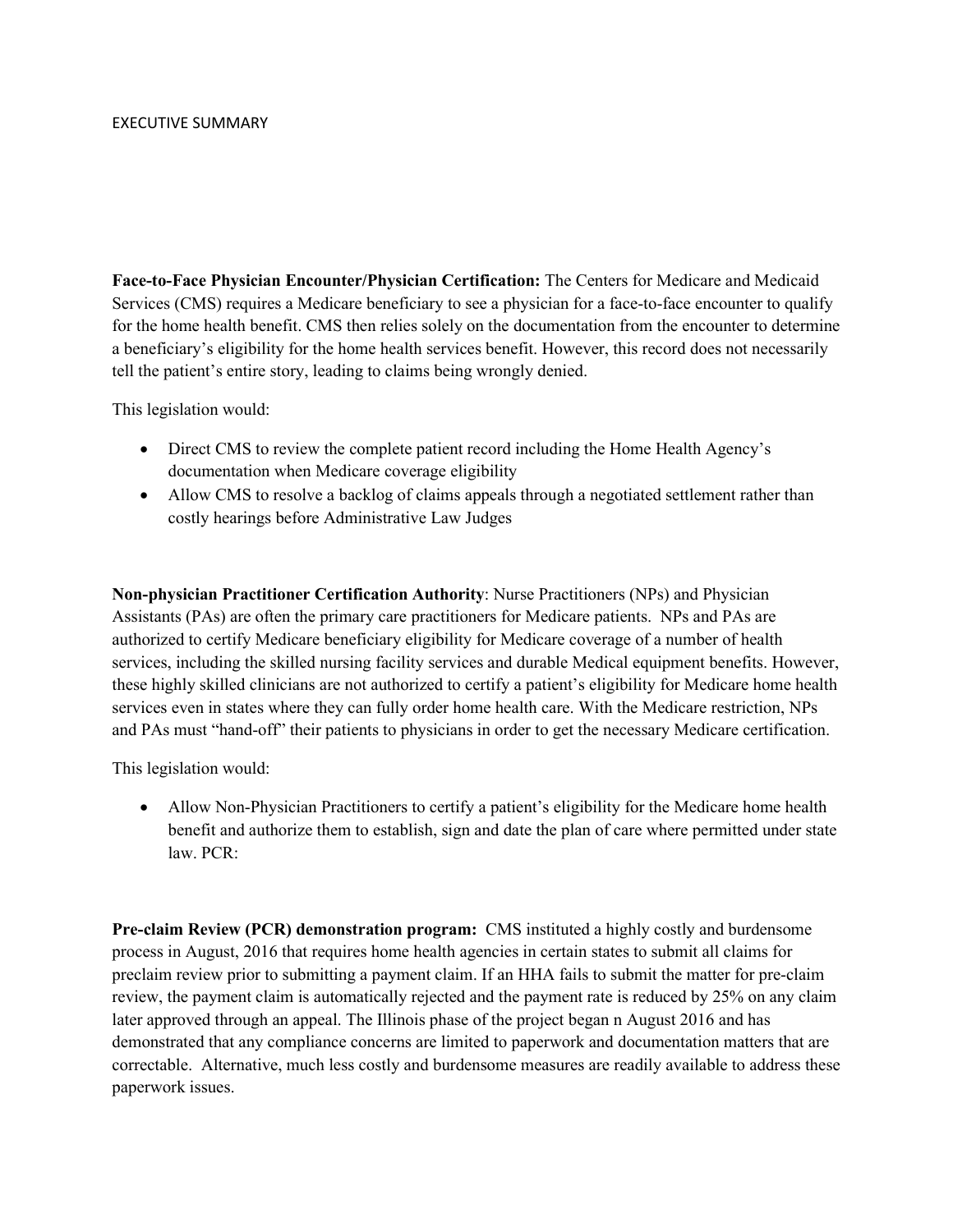2017 legislation is needed to:

- Pause PCR for one year to allow for program evaluation.
- Direct the Secretary of Health and Human Services to conduct a study on the impact of PCR and develop alternative corrective solutions.

**Medicare Home Health Rural Add-On:** Home health agencies receive a 3% payment rate add-on for services provided to patients residing in rural areas. The add-on is intended to address higher care costs that occur in rural areas due to increased staff travel time and staff shortages. This add-on has been applied nearly continuously since 2000 though a series of congressionally authorized extensions. However, it is scheduled to expire on December 31, 2017.

This legislation would:

• Extend the 3% add-on for services provided in rural areas for 5 years

**Postpone the Implementation of the Home Health Conditions of Participation:** The Centers for Medicare and Medicaid Services (CMS) issued a new regulation on January 13, 2017 that establish comprehensive changes to the Conditions for Participation (COPs) for home health agencies that serve Medicare patients. The new COPs are effective on July 13, 2017. These changes have been in the works since 1997. CMS estimates that the first year cost for home health agencies to implement the new rule is nearly \$300 million with annual compliance costs at \$260 million. CMS and HHS must delay the effective date of the new rule until July 13, 2018 to provide sufficient time for HHAs to assure compliance. Members of Congress should:

- Contact CMS and HHS and recommend that the effective date be postponed or
- Enact a Resolution of Disapproval under the Congressional Review Act to rescind the new rules.

**Maintain Stability in the Medicare Hospice Benefit:** Nearly one-half of all Medicare beneficiaries who die in a given year have utilized hospice services. The hospice benefit is a model for care delivery innovations with a patient-centered, interdisciplinary team approach to care within a bundled payment model that incentivizes efficiency and performance. However, the hospice benefit has undergone numerous changes in recent times with significant payment rate cuts of over 12%, the institution of an updated payment model, increased data reporting, and changes in the population of patients served.

Congress should:

- Monitor the impact of recent Medicare hospice policy changes on the delivery of care
- Reject any proposals that have the potential to diminish hospices' ability to provide appropriate services to patients in their final days of life and support to those patients' loved ones